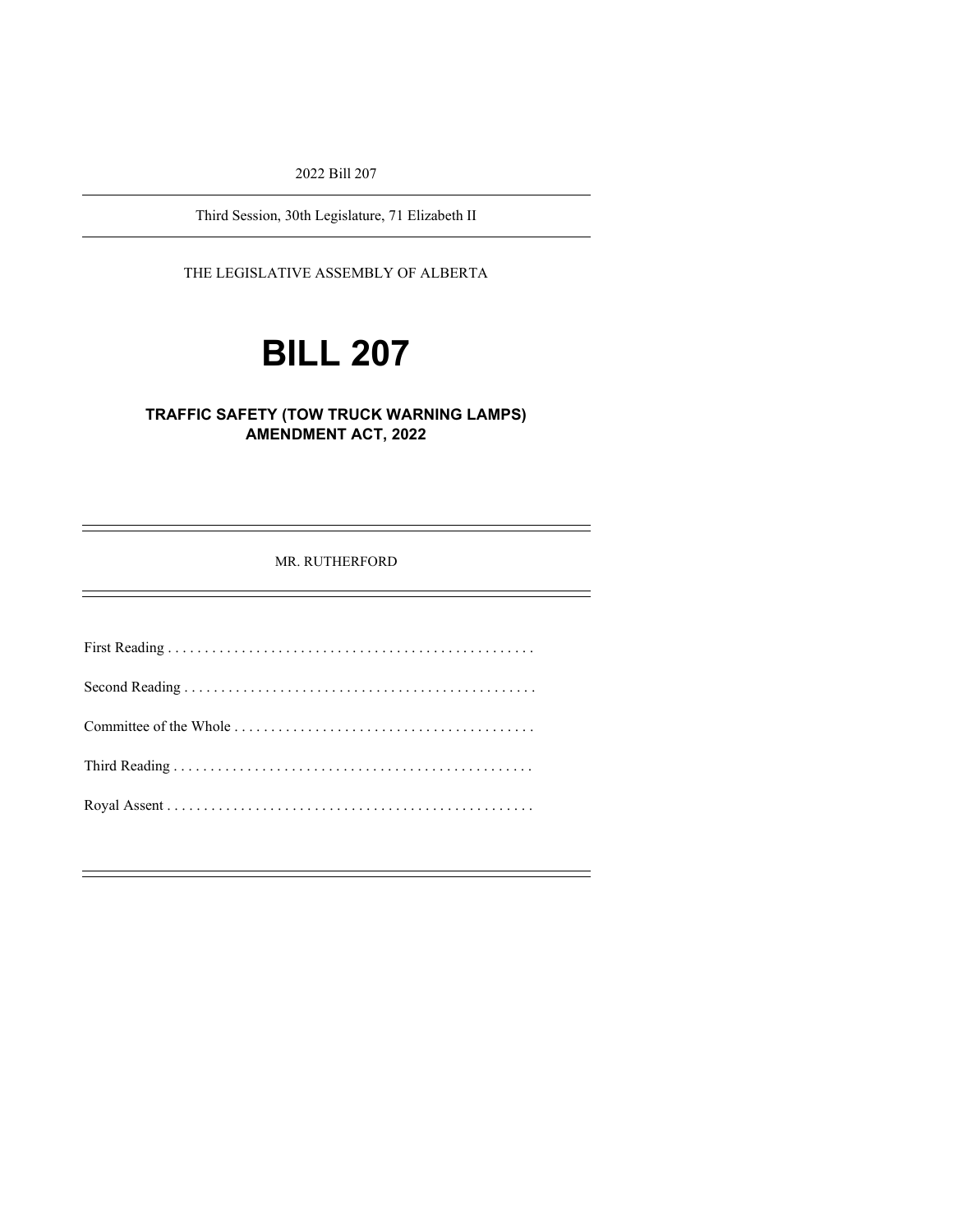*Bill 207 Mr. Rutherford*

### **BILL 207**

#### 2022

#### **TRAFFIC SAFETY (TOW TRUCK WARNING LAMPS) AMENDMENT ACT, 2022**

*(Assented to , 2022)*

HER MAJESTY, by and with the advice and consent of the Legislative Assembly of Alberta, enacts as follows:

#### **Amends RSA 2000 cT-6**

#### **1(1) The** *Traffic Safety Act* **is amended by this Act.**

**(2) Section 65 is amended as follows:**

#### **(a) by striking out subsection (1)(d) and substituting the following:**

(d) drive or operate a vehicle on a highway unless the vehicle and its equipment are used in the manner prescribed by regulation and, in the case of a tow truck equipped with warning lamps, as permitted under subsection (1.1);

#### **(b) by adding the following immediately after subsection (1):**

**(1.1)** In addition to any other colour or combination of colours prescribed by regulation, a vehicle that is a tow truck may be equipped with warning lamps that are a combination of amber and blue.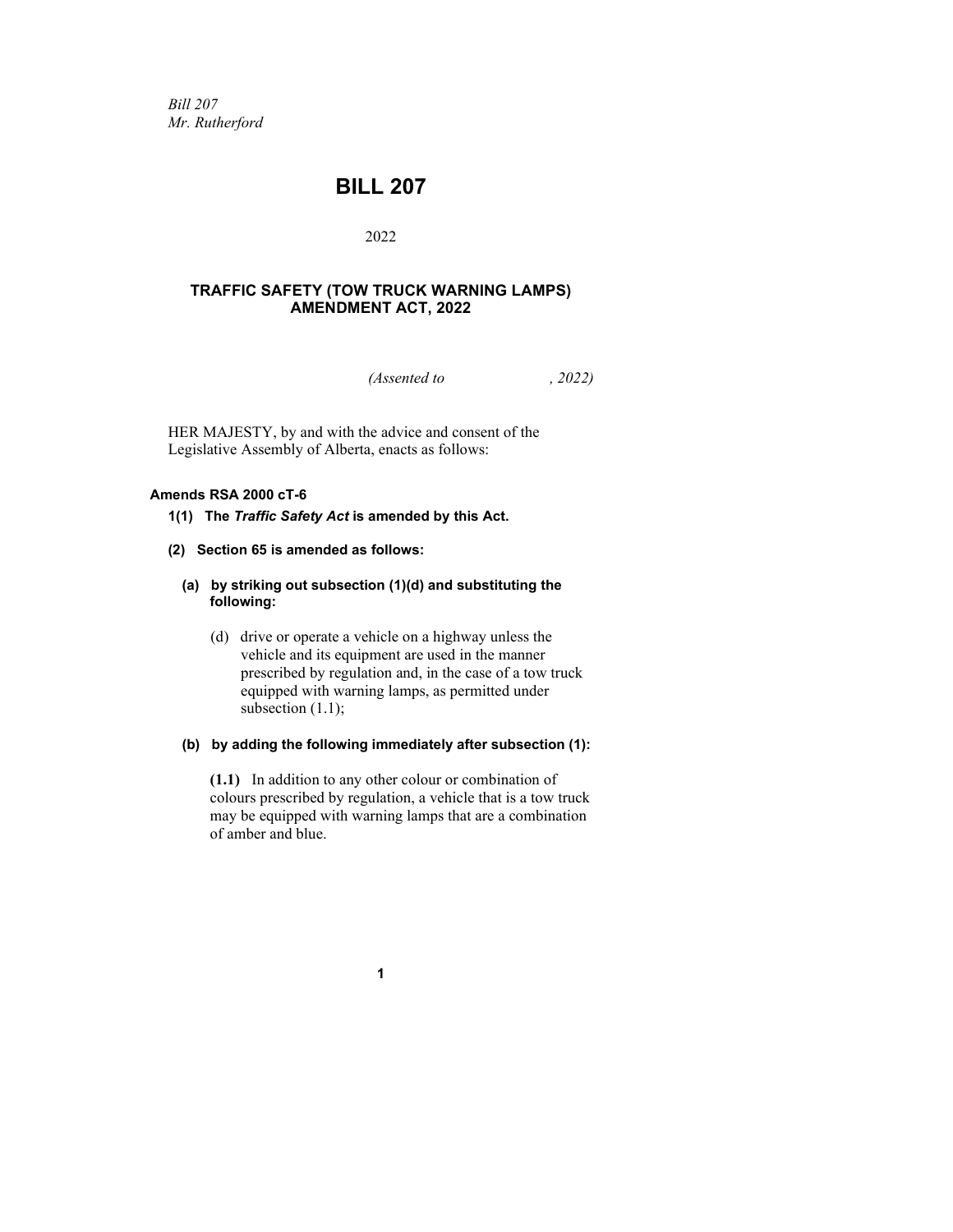**Explanatory Notes**

#### **Traffic Safety Act**

- **1**(1) Amends chapter T-6 of the Revised Statutes of Alberta 2000.
- (2) Section 65(1) presently reads:

*65(1) Except as otherwise permitted under this Act, a person shall not do any of the following:*

- *(a) drive or operate a vehicle on a highway unless that vehicle complies with the vehicle and equipment standards set out in the regulations in respect of that vehicle;*
- *(b) permit another person to drive or operate a vehicle on a highway unless that vehicle complies with the vehicle and equipment standards set out in the regulations in respect of that vehicle;*
- *(c) where that person is the owner of a vehicle, drive or operate the vehicle on a highway unless the vehicle and its equipment are maintained*
	- *(i) in good working order, and*
	- *(ii) in a condition that meets the requirements of this Act;*
- *(d) drive or operate a vehicle on a highway unless the vehicle and its equipment are used in a manner or as prescribed or provided for by regulation;*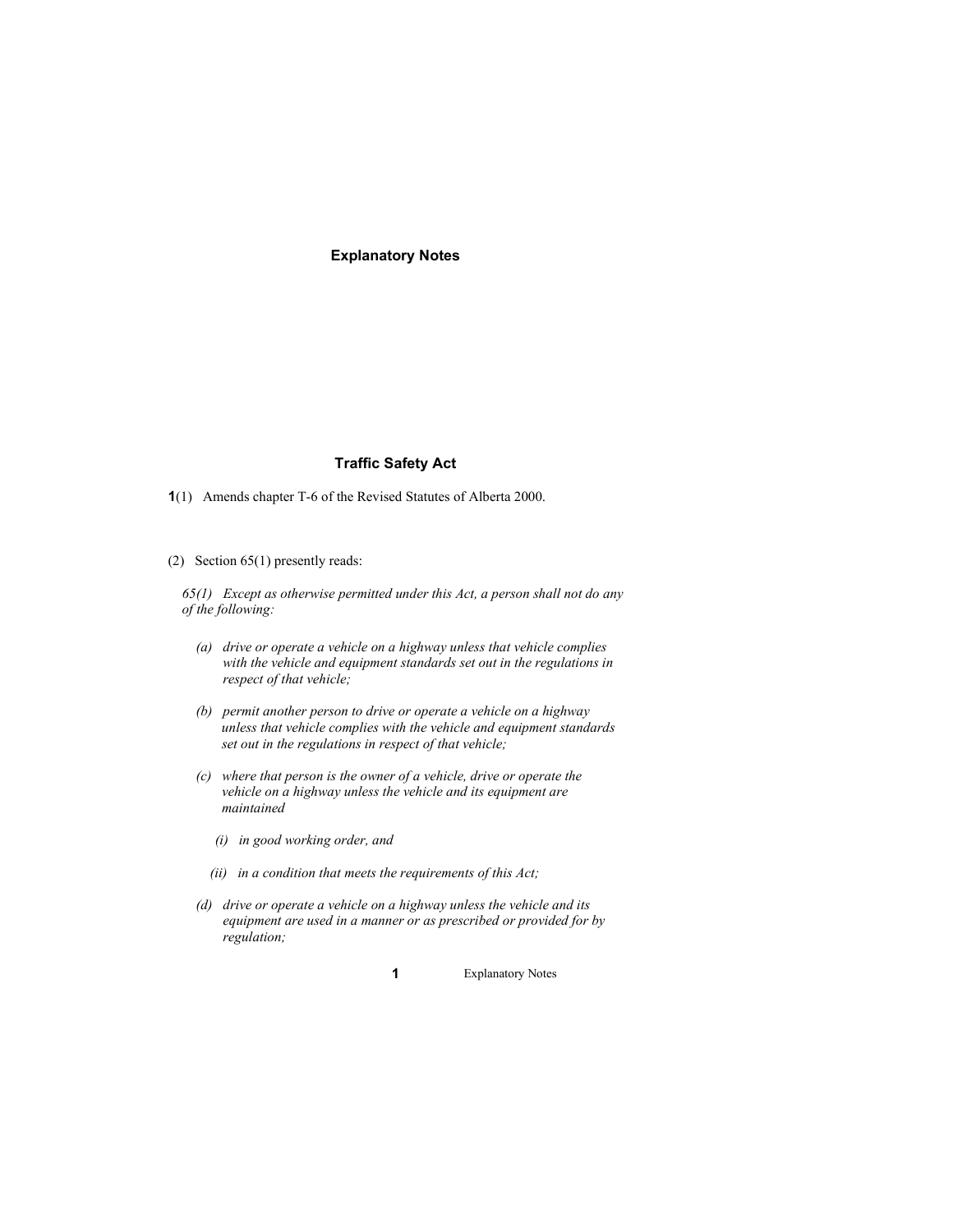**Coming into force**

**This Act comes into force on Proclamation.**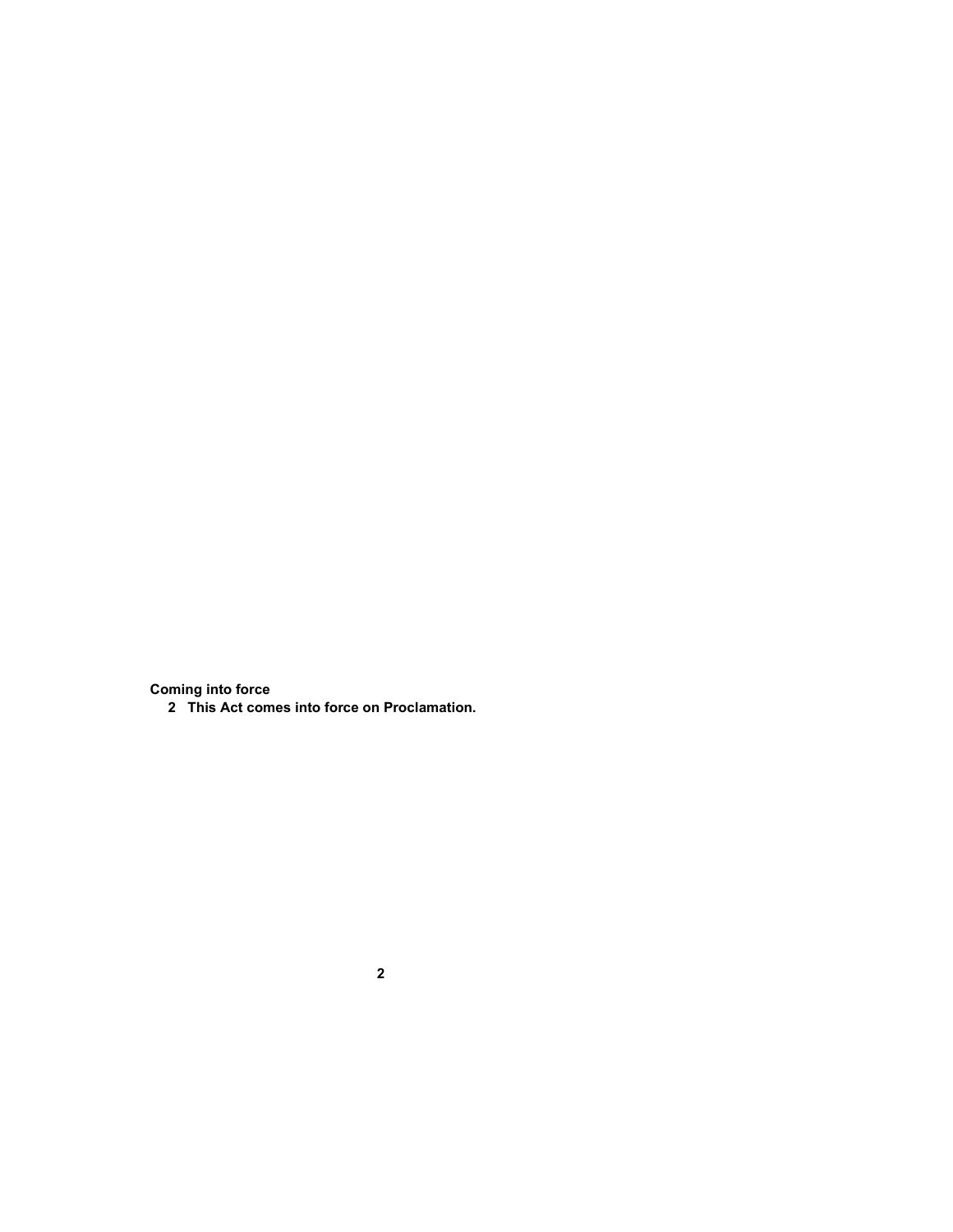- *(e) sell or offer for sale in Alberta a new motor vehicle unless that motor vehicle meets the requirements of the Motor Vehicle Safety Act (Canada) and the regulations under that Act;*
- *(f) sell or offer for sale in Alberta a new trailer unless that trailer meets the requirements of the Motor Vehicle Safety Act (Canada) and the regulations under that Act;*
- *(g) sell or offer for sale in Alberta a new conversion unit unless the conversion unit meets the requirements of the Motor Vehicle Safety Act (Canada) and the regulations under that Act;*
- *(h) sell a used motor vehicle if that person is of a class described in the regulations or if that used motor vehicle is of a class or type described in the regulations unless*
	- *(i) the motor vehicle has passed the inspections and tests required by the regulations within the period of time preceding the sale prescribed by regulation and the person provides the buyer with an inspection certificate for the motor vehicle in respect of those inspections and tests, or*
	- *(ii) the person provides the buyer with a written statement containing the information prescribed by regulation respecting the motor vehicle;*
- *(i) in the case of vehicles that may be on a highway, sell or offer for sale for use in or on those vehicles any equipment or other material or item used in respect of vehicles where that equipment, material or item does not comply with the standards or specifications set out in the regulations for that equipment, material or item;*
- *(j) in the case of vehicles that may be on a highway, sell or offer for sale for use in or on those vehicles any equipment or other material or item used in respect of vehicles where the sale or the offering for sale of that equipment, material or item is prohibited by regulation.*
- **2** Coming into force.